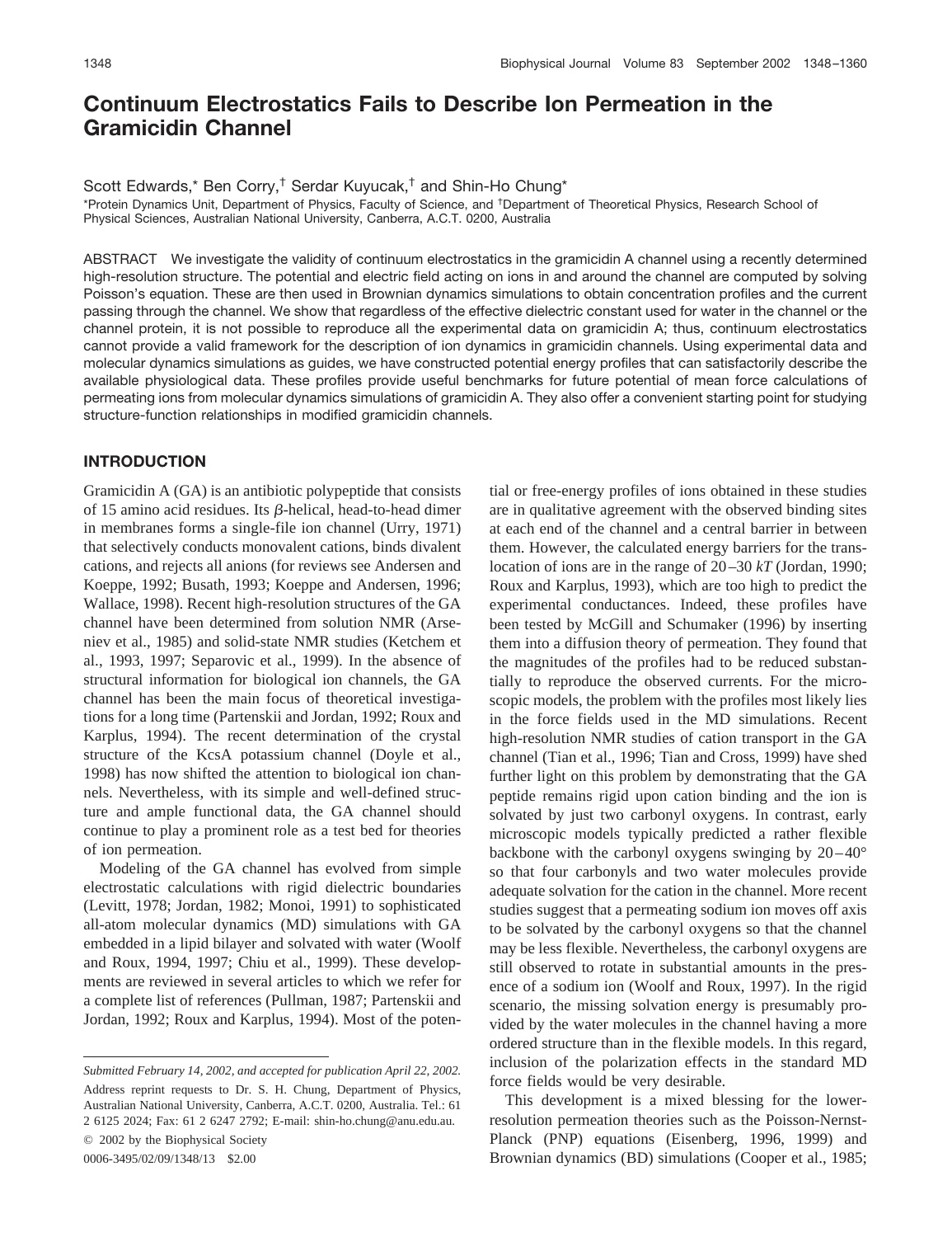Chung et al., 1998, 1999). On one hand, the NMR experiments appear to justify the assumption of a rigid channel structure used in these theories, which is often one of the main criticisms of them. On the other hand, the long-range order of the water molecules in the channel imposed by this rigid structure creates even more serious problems for using continuum electrostatics in PNP and BD approaches. In a bulk solution, the electric field of an ion and hence the polarization of the surrounding water molecules drops as  $1/r^2$ . Because of the focusing of the electric field by the dielectric boundary, the reduction in the field of an ion in a channel is not as severe as in bulk. Nevertheless, continuum electrostatics predicts substantial reduction in polarization of channel waters with distance from an ion, in disagreement with the MD predictions that the water dipoles are well aligned along the channel axis. Notwithstanding such criticism from the microscopic quarters (Partenskii and Jordan, 1992; Roux and Karplus, 1994; Roux et al., 2000), the PNP theory has recently been applied to the GA channel, giving an apparently successful description of the currentvoltage relations (Kurnikova et al., 1999; Cardenas et al., 2000; Hollerbach et al., 2000). In view of the recent queries on the validity of the PNP theory in narrow channels (Corry et al., 2000a, b), this success is even more remarkable and warrants closer scrutiny. Thus, the main thrust of this work is to perform continuum electrostatic calculations using the high-resolution structure of the GA channel (Ketchem et al., 1997) and use these results in BD simulations to see whether these methods can provide a consistent description of the available experimental data on the GA channel.

There are several outstanding issues in the GA channel that we will attempt to address in this study. The most pressing question is the value of the effective dielectric constant in the channel,  $\epsilon_c$ , and whether such a uniform value exists at all. While semi-microscopic calculations suggest  $\epsilon_c = 3-5$  (Partenskii et al., 1994), the bulk value of 80 is used in the PNP calculations quoted above. To resolve this question, the whole range of  $\epsilon_c$  values will be considered when solving Poisson's equation. A second issue is the origin of cation selectivity of the GA channel. It has been argued that because the GA peptide is charge-neutral, there is no obvious mechanism to explain its valence selectivity. Various mechanisms based on intricate ion-peptide-water interactions have been proposed to explain this property (Sung and Jordan, 1987; Dorman et al., 1996; Roux, 1996). However, in all these semi-microscopic and microscopic calculations the GA peptide has a flexible structure, and it is not clear how many of these results would carry through if it were rigid. In addition, the PNP calculations of potential and concentration profiles inside the channel suggest that the valence selectivity can be understood simply in terms of the charge distribution in the peptide. It is important to ascertain whether the electrostatic interaction between an ion and GA peptide could indeed discriminate between cations and anions. Such a simple basis would obviate the

need to look for more complicated explanations for valence selectivity.

If one cannot trust the free energy profiles obtained from MD simulations, and continuum electrostatics fails to give reasonable potential energy profiles, what other avenues are available for progress? Solving the inverse problem, that is, going from experimental data to potential may provide a more rewarding alternative to direct studies of the GA channel under the present circumstances. Using insights from experiments and simulations, one can construct a potential profile that provides a satisfactory description of physiological data when fed into BD simulations. Such a study was undertaken earlier by relating potential profiles to sodium currents using electrodiffusion equations and onedimensional BD (Jakobsson and Chiu, 1987; Chiu and Jakobsson, 1989). This inverse technique is extended here to potassium permeation using three-dimensional BD. Although one-dimensional BD should do a reasonable job of representing the single-file motion in the narrow GA channel, the extension to three dimensions has the advantage that the entry and exit of ions to the channel can be explicitly modeled. It also allows ions to move off-axis to interact more intimately with the carbonyl oxygens, as seen in MD simulation of sodium ions. Compared to the continuum theory, BD accounts for individual ion motions and self energies in a direct manner in which the electrodiffusion equations cannot.

Besides providing a better understanding and a united explanation for various channel observables, potential energy profiles found with this "inverse" technique would also be useful in related studies of the GA channel and its analogs. For example, it could be used in constraining the free-energy calculations in MD simulations when searching for more appropriate force fields in a channel environment. Another area rich in applications is the structure-function relationships in modified GA channels (Koeppe and Andersen, 1996). Changes in the GA structure have ranged from mutations in the amino acid sequence to fluorination of specific residues that modulate dipole strengths (Oiki et al., 1994; Andersen et al., 1998; Busath et al., 1998; Cotten et al., 1999; Borisenko et al., 2000; Anderson et al., 2001). Especially in the latter case, where changes in dipole strength can be easily incorporated in the potential profile for the native structure, one could predict the expected functional changes with a minimal computational effort. Here we construct a potential profile for potassium ions that could be used for such purposes in modified GA channels.

## **MATERIALS AND METHODS**

## **Gramicidin A structure**

A high-resolution structure of the GA channel has recently been determined from solid-state NMR spectroscopy via refinements of the initial structure against both the experimental constraints and the CHARMM global energy (Ketchem et al., 1997). Here we use the atomic coordinates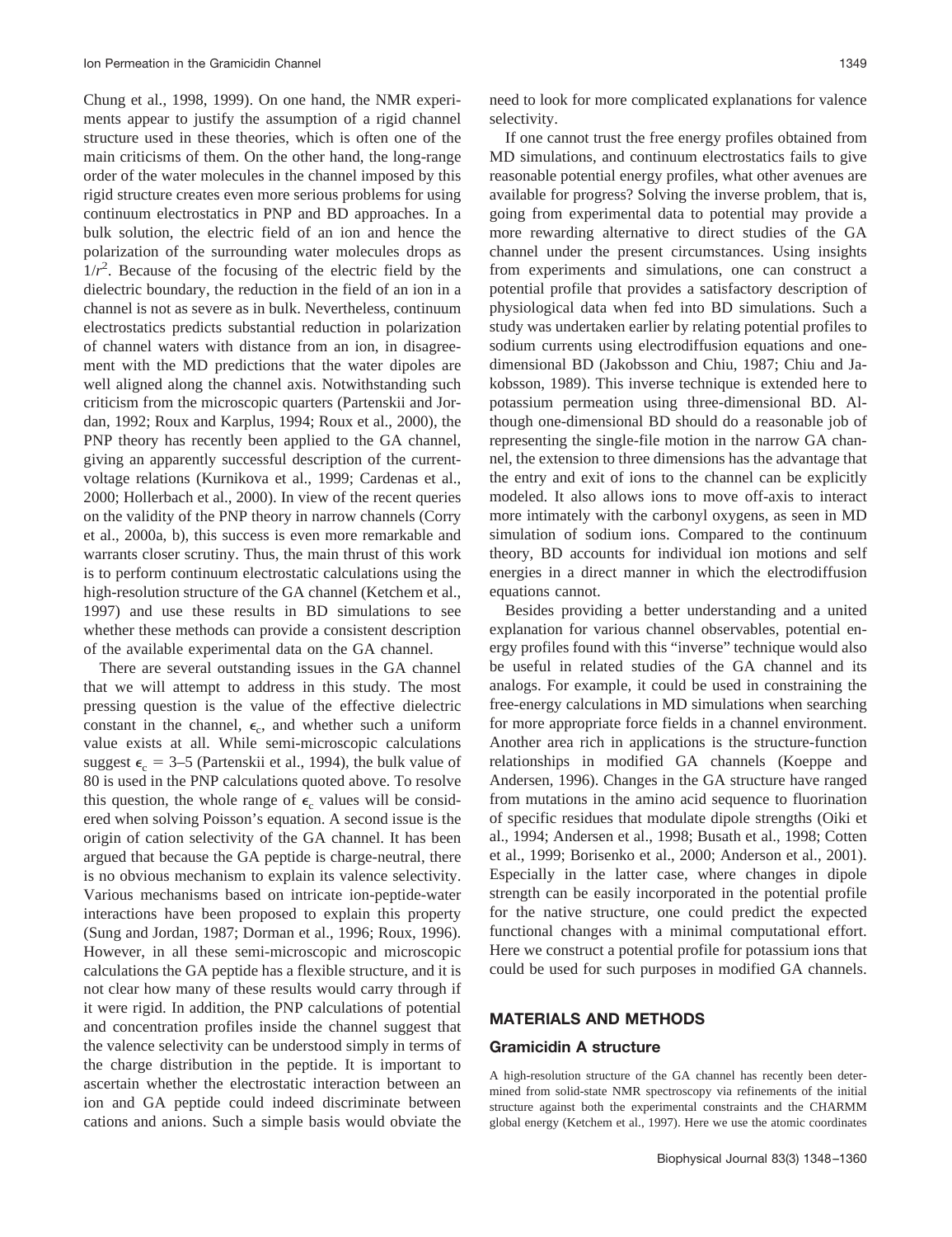obtained by Ketchem et al. (1997) and stored in the Protein Data Bank with the accession code 1MAG. This structure is slightly different from that of Arseniev et al. (1985), which has been used in most of the GA model studies in the past (see below for a comparison of the two structures). For consistency with the high-resolution structure, the partial charges on the atoms are taken from the all-atoms PARAM22 (Mackerell et al., 1992) version of the CHARMM force field. The effect of using partial charges from another force field (AMBER, Cornell et al., 1995) will be discussed in the Results section.

To define the surface of the channel (and hence the dielectric boundary), the radii of atoms in the GA peptide are required. We use the minimum set derived by Li and Nussinov (1998, Table 6). Following their recommendation, the Coulombic radius is used for the polar N and O atoms and the van der Waals radius for the rest of the nonpolar atoms. (Had we used the van der Waals radius for all the atoms, the channel radius would be  $\sim$  10% smaller, leading to a slightly higher self-energy for ions.) Slices of channel profiles generated by this data set are shown in Fig. 1, *A* and *B*.

The GA dimer is embedded in a neutral membrane of length 33 Å, modeled as a uniform dielectric medium (with dielectric constant equal to that of the GA peptide) without any charges or dipoles. This length and model matches that of relatively neutral glycerylmonoolein (GMO) membrane. It is also close to the thickness of diphytanoylphosphatidylcholine (DPPC) (35 Å), so that results of BD simulations can be compared with experiments involving both types of membranes, although the dipoles in the DPPC membrane may affect the current. Because GMO is wider than the GA dimer, hydrophobic matching is used in smoothly joining the membrane to the GA headgroups (Harroun et al., 1999) as indicated in Fig. 1. Finally, to complete the simulation system, cylindrical reservoirs of 30 Å radius and length are connected to each end of the channel. When filled with an electrolyte solution, these reservoirs provide an adequate representation of the intra- and extracellular baths.

As described below, the calculation of potentials is too slow to be carried out at each time step during BD simulations, and is too cumbersome to be precalculated and stored when using a complete three-dimensional shape. For this reason, in BD simulations, an axially symmetric form of the channel boundary is used for convenience (Fig. 1 *C*). This shape is generated by averaging the radial distance around the circumference and modifying it further until the calculated potential profile roughly matches the one obtained from the original shape shown in Fig. 1, *A* and *B*. Provided these potential profiles are very similar, the use of a symmetric shape should not modify our results.

#### **Solution of Poisson's equation**

In previous BD studies of channels we have used a boundary element method to solve Poisson's equation (Levitt, 1978; Hoyles et al., 1998). This method works fine when the channel and reservoir waters have the same dielectric constant ( $\epsilon_c = \epsilon_w = 80$ ), but becomes problematic when they differ. For small reductions in  $\epsilon_c$  values (e.g.,  $\epsilon_c = 60$ ), one can use the smaller value everywhere and incorporate the neglected Born energy as a barrier at either entrance of the channel without much loss in accuracy (Chung et al., 1999). However, for larger reductions in  $\epsilon_c$  values one needs to use a finite difference method that allows such a change to be included explicitly. For this purpose, we have refined the Poisson-Boltzmann solver developed earlier (Moy et al., 2000) by smoothing over the charge distribution and dielectric boundary (Davis et al., 1991). This code (with zero electrolyte concentration) is used in calculating the potential profiles for various ions types in the GA channel.

We have subjected this finite difference code to several tests to check its convergence properties and accuracy. In these tests  $\epsilon_c = 80$  is used for ease of comparison with the boundary element method. Fig. 2 *A* shows the grid size dependence of the potential energy profile of a monovalent cation as it is moved along the central axis. As the grid size in the finite difference method is reduced from 0.8 Å to 0.4 Å, the results are seen to converge rapidly. In Fig. 2 *B* we compare the potential energy profile obtained from



FIGURE 1 (*A*) and (*B*) Two slices of the channel boundary down the central axis at different azimuthal angles  $\phi$ . The regions of different dielectric constant are noted in (*B*). The values shift from the channel value  $(\epsilon_c)$  to the bulk value  $(\epsilon_b)$  smoothly over a 5 Å distance centered about the dotted lines. (*C*) A transverse section of the axially symmetrized channel shape.

the finite difference solutions (*dashed line*) with that obtained from the boundary element method (*solid line*). Here the axially symmetric channel boundary is used in both methods. A general agreement is obtained between the two methods (differences are much smaller compared to the thermal fluctuations), which establishes the validity of the finite difference solutions.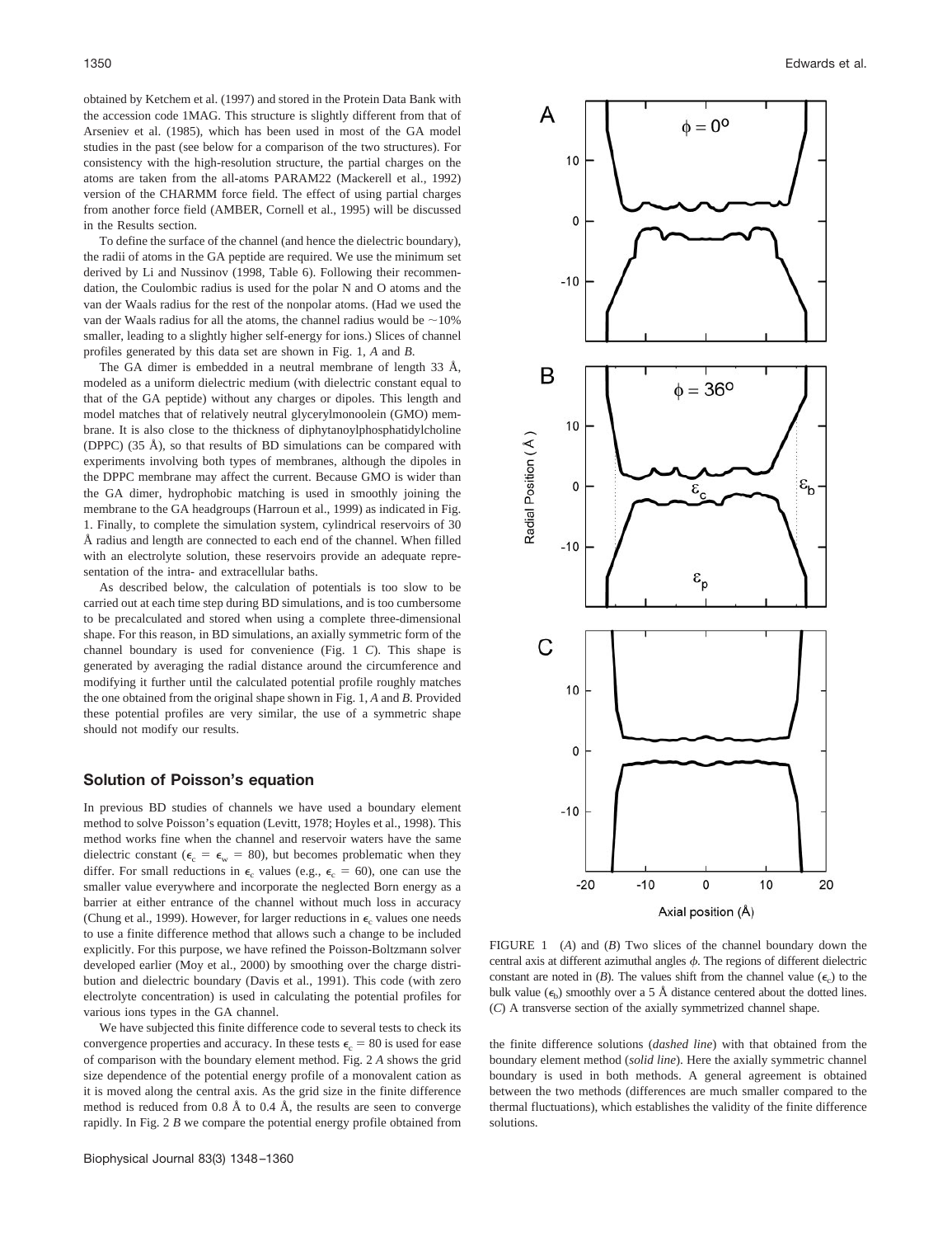

FIGURE 2 (*A*) Convergence of the potential energy profile with the grid size used in the finite difference solution of Poisson's equation. (*B*) Comparison of the energy profile obtained from the finite difference solution (*dashed line*) with that obtained from the boundary element method (*solid line*) for the axially symmetric boundary;  $\epsilon_c = 80$  and  $\epsilon_p =$ 2 are used in both cases.

#### **Brownian dynamics**

A review of Brownian dynamics simulations in ion channels is given by Cooper et al. (1985). The one-dimensional channel models used in the early studies have recently been extended to realistic three-dimensional channel geometries. In particular, BD simulations have been applied in studies of model toroidal (Li et al., 1998), acetylcholine receptor (Chung et al., 1998), KcsA potassium (Chung et al., 1999, 2002), porin (Schirmer and Phale, 1999; Im et al., 2000), and L-type calcium (Corry et al., 2001) channels. We give a brief description of the method here and refer to the earlier work for details.

In BD, the motion of individual ions is simulated using the Langevin equation:

$$
m_{i} \frac{dv_{i}}{dt} = -m_{i} \gamma_{i} v_{i} + F_{R}(t) + q_{i} E_{i} + F_{s}, \qquad (1)
$$

where  $m_i$ ,  $q_i$ , and  $v_i$  are the mass, charge, and velocity of the *i*th ion. In Eq. 1, the effect of the surrounding water molecules is represented by an average frictional force with a friction coefficient  $m_i \gamma_i$ , and a stochastic

force  $F<sub>R</sub>$  arising from random collisions. The last two terms in Eq. 1 are, respectively, the electric and short-range forces acting on the ion. The total electric field at the position of the ion is determined from solution of Poisson's equation, and includes all possible sources due to other ions, fixed and induced surface charges at the channel boundary, and the applied membrane potential. Because solving Poisson's equation at each time step is computationally prohibitive, we store precalculated values of the electric field and potential due to one- and two-ion configurations in a system of lookup tables, and interpolate values from these during simulations (Chung et al., 1999). The tables require a large amount of computer memory, and storage of three- and six-dimensional tables for a general boundary creates problems, even on a supercomputer. To facilitate BD simulations we generate an axially symmetric boundary that reproduces the original potential profile, and thereby reduce the dimensions of the tables by one. At short ranges, the Coulomb interaction between two ions is modified by adding a damped oscillating potential that replicates effects of the shortrange repulsive and hydration forces (Corry et al., 2001).

The Langevin equation (1) is solved at discrete time steps following an algorithm devised by van Gunsteren and Berendsen (1982). To simulate the short-range forces more accurately we use a multiple time-step algorithm in our BD code. A shorter time step of 2 fs is used across the channel where short range ion-ion and ion-protein forces have the most impact on ion trajectories; elsewhere, a longer time step of 100 fs is used. If an ion is inside the short time step region at the beginning of a 100-fs period, then that ion is simulated by 50 short steps while the other ions in the long-time regions are frozen to maintain the synchronicity. Simulations under various conditions, each lasting for one million time steps  $(0.1 \mu s)$ , are repeated numerous times. Initially, a fixed number of ions are assigned random positions in the reservoirs with velocities assigned according to the Maxwellian distribution. The current is determined from the number of ions traversing the channel during the simulation period. To maintain the specified concentrations in the reservoirs, a stochastic boundary is applied: when an ion crosses the channel, say from left to right, an ion of the same species is transplanted from the right reservoir to the left. More details of the system boundaries and applied potential can be found in Corry et al. (2002).

Due to the narrowness of the gramicidin channel, ions and water molecules must move in single file. This presents a further constraint on the motion of ions in the channel not encountered in previous BD simulations. If there are two ions in the channel, then they will be separated by an integer number of "trapped" water molecules and the distance between the ions must remain relatively constant. The intervening water molecules will prevent the ions getting closer, and gaining a larger separation would create a vacuum in the channel. We ensured that this condition is held in our simulations by subjecting both ions to the following additional force whenever a second ion entered the channel:

$$
F(r) = a(1/r^9 - 1/r_0^9).
$$

Here *r* is the distance between the ions and  $r_0$  is a reference separation equal to the nearest integer number of water molecule diameters when the second ion first appears within the narrow section of the channel. This allows the ions to move freely back and forth while constraining the separation between them to remain roughly constant while they are both in the pore. The choice of the water diameter in determining  $r_0$  is not of critical importance, and we simply use the canonical value of 2.8 Å.

The BD program is written in FORTRAN, vectorized, and executed on a supercomputer (Fujitsu VPP-300 or Compaq AlphaServer SC). The time to complete the simulations depends on how often ions enter the short time-step regions. With 48 ions in the system, the CPU time needed to complete a simulation period of 1.0  $\mu$ s (10 million time steps) is ~30 h. A temperature of 298 K is assumed throughout and a list of the other parameters used in the BD simulations is given in Table 1 (note that the diffusion coefficient is related to the friction coefficient  $m\gamma$  in Eq. 1 by the Einstein relation,  $D = m\gamma/kT$ .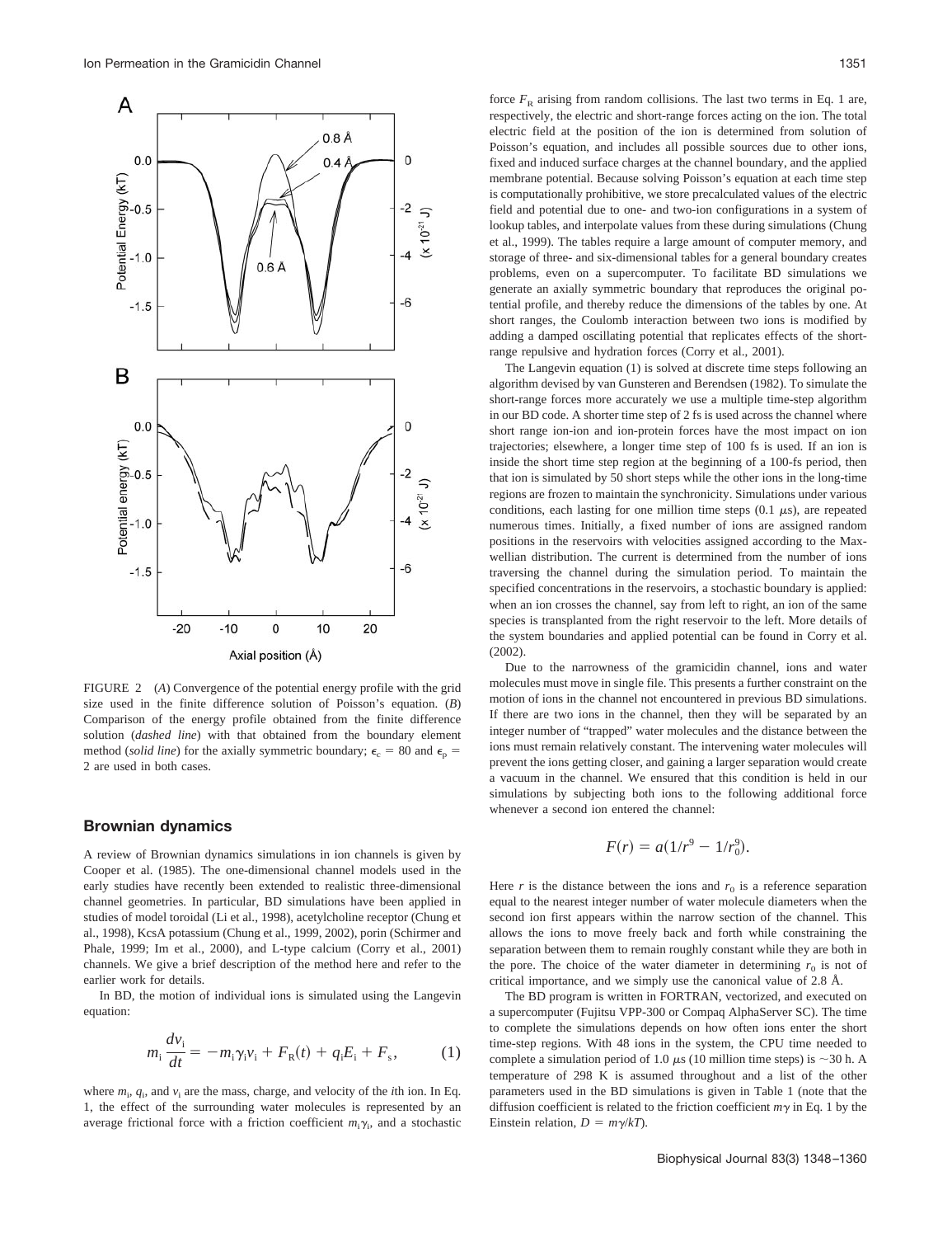**TABLE 1 Parameters used in the BD simulations for ionic mass** *m***, radius** *r***, and bulk diffusion coefficient** *D*

| Ion       | m<br>$(10^{-26} \text{ kg})$ | r<br>$\rm(\AA)$ | D<br>$(10^{-9} \text{ m}^2/\text{s})$ |
|-----------|------------------------------|-----------------|---------------------------------------|
| $Ca^{2+}$ | 6.6                          | 0.99            | 0.79                                  |
| $K^+$     | 6.5                          | 1.33            | 1.96                                  |
| $Cl^{-1}$ | 5.9                          | 1.81            | 2.03                                  |

#### **RESULTS AND DISCUSSION**

#### **Electrostatic calculations**

Potential energy profiles of single ions reveal the binding sites and barriers in the channel and thus provide clues to the permeability characteristics of a proposed model. The absence of a well at an observed binding site or presence of a large barrier (which would prevent conduction) would be sufficient grounds to reject a model without carrying out expensive simulation work. The profiles in this section are obtained from a finite difference solution of Poisson's equation using the nonsymmetric channel boundary (Fig. 1, *A* and *B*). In Fig. 3 *A* we show how the potential energy profile of a monovalent cation in the GA channel changes as the effective dielectric constant of channel waters is reduced from  $\epsilon_c = 80$  to 5. Here the dielectric constant of the GA peptide is set to  $\epsilon_p = 2$ , representing its electronic polarizability. The very low values of  $\epsilon_c \sim 5$  suggested by microscopic calculations (Partenskii et al., 1994), are seen to lead to huge barriers ( $\sim$  55 *kT*). This will prevent conduction of ions at any realistic applied potential, as also noted by Partenskii et al. (1994). When a larger polarizability is assumed for the GA peptide ( $\epsilon_p = 5$ ), the barriers are reduced by a factor of 2–3 but still remain too large to permit conductance for low  $\epsilon_c$  values (Fig. 3 *B*).

At the other extreme of  $\epsilon_c = 80$  used in the PNP calculations (Kurnikova et al., 1999; Cardenas et al., 2000; Hollerbach et al., 2000), the energy profile is almost flat, as shown in the lowermost profile in Fig. 3 *A*. (For the detailed features of this profile, see Fig. 2 *A*). At first glance, this profile with wells near the entrances and a central barrier appears quite reasonable. However, at only 1.5 *kT*, the wells are not deep enough to provide binding sites, nor is the barrier enough of an impediment to lead to the saturation of current. These points will become obvious when we present concentration profiles and current-concentration curves obtained from BD simulations below. In contrast, the potential profiles obtained in PNP calculations exhibit a deep potential well across the entire length of the channel. The discrepancy has been shown to arise from the neglect of ion self-energies in PNP (Corry et al., 2000b). To make this point more explicit, we decompose the profile obtained with  $\epsilon_{\rm c}$  = 80 and  $\epsilon_{\rm p}$  = 2 into the self-energy part due to the reaction field from the dielectric boundary (calculated by setting the partial charges in the peptide to zero) and the ion-peptide interaction part due to the partial charges, as



FIGURE 3 Dependence of potential energy profiles on the effective dielectric constant of water in the channel  $(\epsilon_c)$ . The dielectric constant of the protein is  $\epsilon_p = 2$  in (*A*), and  $\epsilon_p = 5$  in (*B*).

shown in Fig. 4 *A*. It is seen that the flat profile follows from the near cancellation of these two large components, which have opposite signs. A deep potential well would result if the self-energy term were ignored.

Values of  $\epsilon_c$  between the two extremes discussed above do not provide any improvement, either. While the barrier height increases with decreasing  $\epsilon$ <sub>c</sub> (see Fig. 3) the wells nearly disappear, thus disagreeing with the observed binding sites. This point will again be made clearer with the BD simulations below. In the following continuum electrostatic calculations we will use the common  $\epsilon_c = 80$  and  $\epsilon_p = 2$ values, as we have seen that variations from these only lead to a worse agreement with the experimental data.

We next consider the potential energy profiles for divalent cations and monovalent anions (Fig. 4 *B*). Experimentally, the former bind and block the GA channel and the latter are rejected. From a continuum electrostatics viewpoint, comparing the energy profiles provides a stringent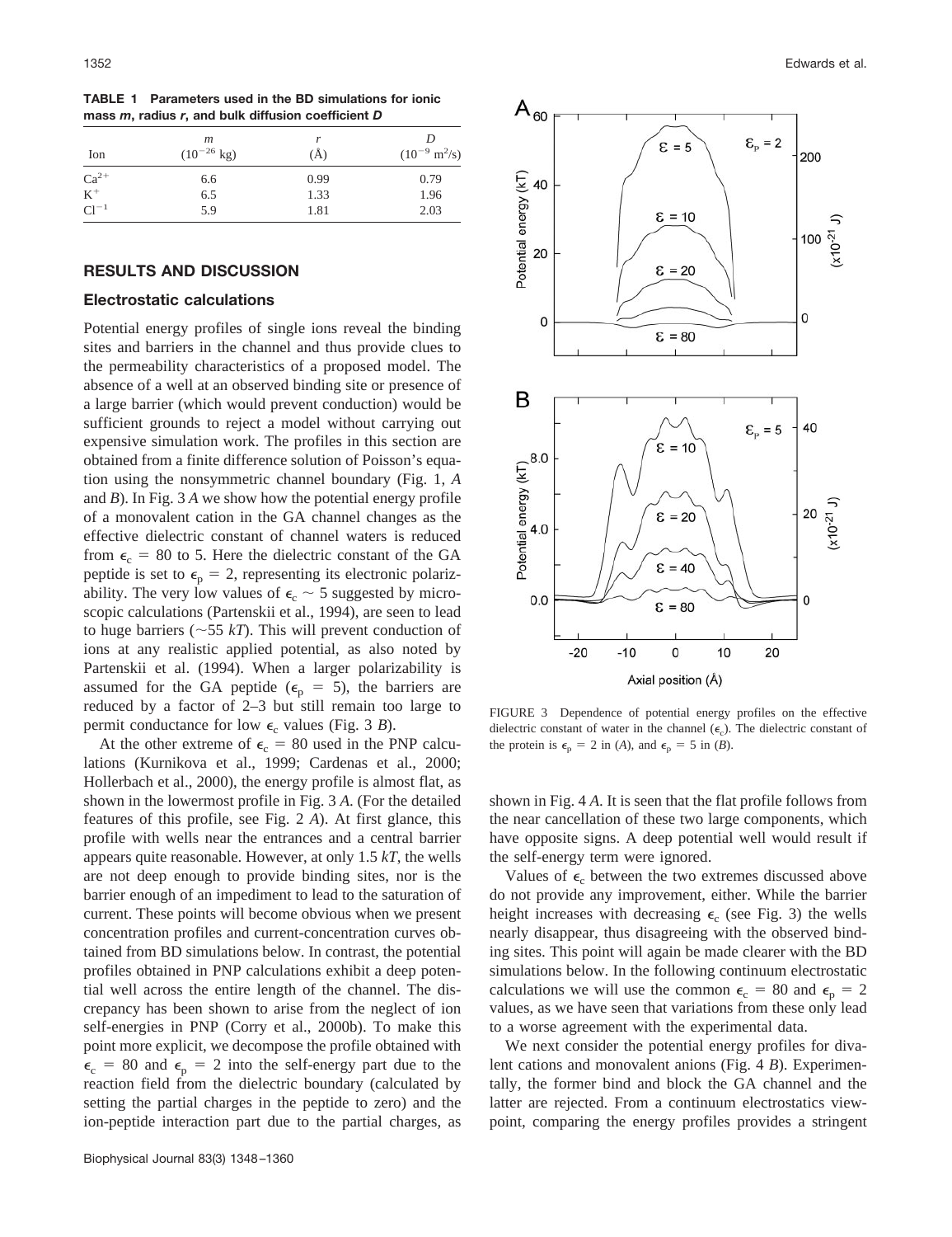

FIGURE 4 (A) Individual contributions to the energy profile for  $\epsilon_c = 80$ and  $\epsilon_p = 2$  (*middle*) from the self-energy (*top*) and ion-peptide interaction terms (*bottom*). (*B*) Potential energy profiles for a divalent cation (*solid*  $line)$  and a monovalent anion (*dashed line*) for the above choice of  $\epsilon$  values. The monovalent cation result (*dotted line*) is included for reference.

test of the model because they are not independent quantities, but follow directly from the monovalent ion results in Fig. 4 *A*. In fact, if we denote the valence of the ion by *z*, the self-energy term of a monovalent ion by  $U_s$ , and the ionpeptide term by  $U_p$ , the profile for a divalent cation is given by  $U_2 = 4U_s + 2U_p$  and the one for monovalent anion by  $U_{-1} = U_s - U_p$ . Because  $U_p \approx -U_s$ , one expects  $U_2 \approx$  $U_{-1} \approx 2U_s$ . This explains the similarity of the profiles for divalent cations and monovalent anions in Fig. 4 *B*. The absence of any potential wells in the divalent cation profile provides the most direct and clear evidence for the failure of continuum electrostatics in the GA channel. When such a large barrier is used in BD simulations it results in negligible ion concentrations inside the channel, in contradiction with the experimentally observed binding of divalent cations (see below). The large barrier for anions, however,

provides an obvious mechanism for valence selectivity of the GA channel. Just like the divalent cations, anions would not enter the channel in the presence of a 25 *kT* barrier.

One may question the reliability of such an inference on valence selectivity from a continuum electrostatics calculation; after all, we have just condemned its use in the GA channel. To answer this query, we need to consider the results in Fig. 4 in more detail. From microscopic calculations we know that both the self-energy and ion-peptide interactions are largely underestimated in electrostatic calculations with  $\epsilon_{\rm c} = 80$ . The large barriers observed at lower  $\epsilon$ <sub>c</sub> values would be canceled by the ion-dipole interactions due to the ordered channel waters, which is ignored in the continuum calculations. Clearly, these interactions are even more important for divalent cations to provide the permanent binding sites at the channel entrance. Switching the sign of a monovalent cation, however, basically changes the sign of the ion-peptide interaction, leaving the other terms more or less intact. If the electrostatic results in Fig. 4 are underestimates, as indicated by microscopic calculations, then the barrier for valence selectivity can only go up in more realistic calculations. Thus the proposed valence selectivity mechanism based solely on the distribution of charges in the GA channel appears to be a robust result.

It is important to check the sensitivity of the above results against variations in the GA structure. Two significant parameters in this respect are the coordinates and magnitude of the partial charges of the peptide atoms. In Fig. 5 *A* we compare the profile obtained using the structure of Arseniev et al. (1985) with that of Ketchem et al. (1997) shown in Fig. 2 *A*. The new profile has no wells and a 4 *kT* barrier, and could only lead to worse agreement with experimental data than the old one. Not surprisingly, the energy-minimized Ketchem structure leads to a lower profile than the Arseniev one. In Fig. 5 *B* we show the effect of changing the partial charges from the CHARMM set (*solid line*) to AM-BER (*dashed line*). The two sets have similar charges for the backbone atoms, but the CHARMM charges are a factor of 2 to 3 larger for the side-chain atoms. This explains the relative increase in the AMBER profile at the entrances (less negative charges) and decrease at the middle (less positive charges). Although the change in the profile is not significant, the disappearance of the central barrier can be viewed as a backward step. It is also worth noting that the failure to reproduce divalent binding sites is likely to be less dependent on the precise atomic structure than the monovalent profiles. As the divalent profile is dominated by the self-energy, large variations in the position of the boundary would be required to obtain binding sites.

### **Brownian dynamics simulations**

The potential energy profiles presented above explain in qualitative terms why continuum electrostatics fails in the GA channel. To make contact with experimental data and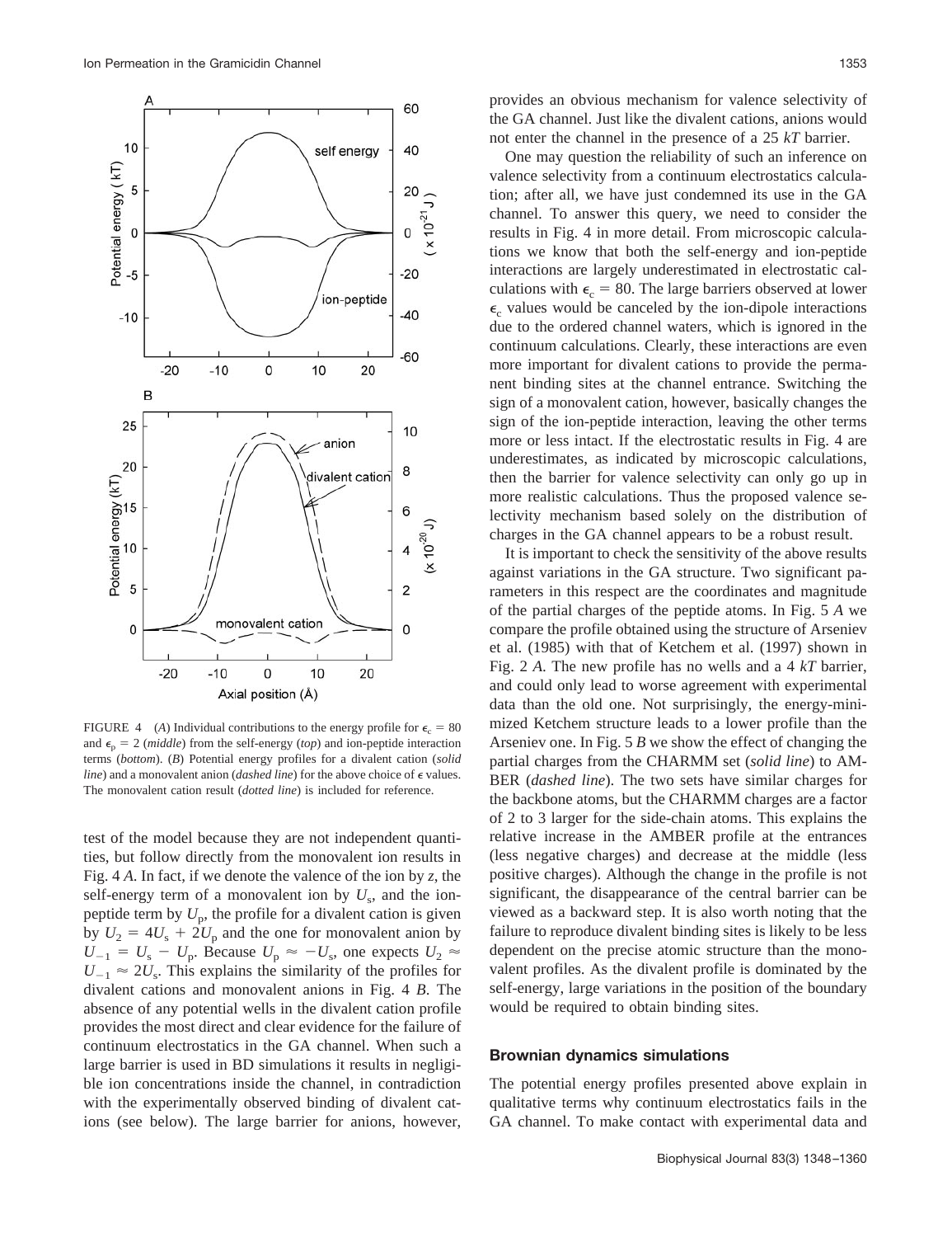

FIGURE 5 (*A*) Comparison of the potential energy profiles obtained using the structure of Ketchem et al., 1997 and Arseniev et al., 1985. CHARMM partial charges are used in both cases. (*B*) Effect of using different sets of partial charges on the potential energy profiles; CHARMM (*solid line*), AMBER (*dashed line*). The Ketchem et al. (1997) structure is used in both cases.

thus demonstrate this inadequacy more quantitatively, we next perform Brownian dynamics simulations. For reasons stated in the Materials and Methods section, the axially symmetric boundary is used in solving Poisson's equation here.

There have been many experimental *I*-*V* measurements in the GA channel, and the success of the PNP equations in matching these has been used as an argument for its applicability in narrow channels (Kurnikova et al., 1999; Cardenas et al., 2000; Hollerbach et al., 2000). Here we wish to point out that, as long as the diffusion coefficient of ions in the channel is a free parameter, fitting linear *I*-*V* curves poses no problem for any channel model. As an example, the *I*-*V* curve obtained from BD simulations of a 500 mM KCl solution with  $\epsilon_c = 80$  (*filled circles*) is compared to experimental data (O. S. Andersen, private communication)



FIGURE 6 Current-voltage relationships obtained from BD simulations of a 500 mM KCl solution (*filled circles* fitted with a line). Error bars have length one standard error. Experimental data from O. S. Andersen (private communication) are shown by open squares.

(*open squares* in Fig. 6). The bulk values of the diffusion coefficients are used for both ionic species in the reservoirs, but the diffusion coefficient of  $K^+$  ions inside the channel,  $D_{\rm K}^{\rm ch}$ , is reduced by 80% to fit the data. Note that such a reduction is not required for the  $Cl^-$  ions because they do not enter the channel. It is worthwhile to emphasize that unlike PNP equations, the current in the channel is not linearly proportional to the diffusion coefficient in BD simulations. This shape of the current versus diffusion coefficient depends on the depth of the energy well and height of the energy barrier (see Fig. 11). For the energy profile used to obtain Fig. 6, the current is reduced by less than a factor of 2 when  $D_K^{\text{ch}}$  is suppressed to 10% of its bulk value. A further reduction causes a steep decrease in current. It is worth noting that ions never pass each other in the channel during simulations, the single file nature of GA permeation is reproduced.

The results plotted in Fig. 6 show that this model has no difficulty in fitting the *I*-*V* data of the GA channel. However, we next show that this continuum electrostatic model of the GA channel fails completely when its predictions are compared with the observed binding sites and conductanceconcentration curves. In Fig. 7 we show the concentration profiles of  $K<sup>+</sup>$  ions in the channel without an applied potential (*A*), and with a 200 mV applied potential (*B*) obtained from BD simulations using a 500 mM KCl solution as above. The potassium concentration in the channel displays little hint of the expected binding sites at around  $\pm$ 11 Å (Tian and Cross, 1999). To be consistent with these data we should see two large concentration peaks separated by an obvious depression. In our BD data the central barrier causes a dip in the concentration profile in the absence of a driving force (*A*), but as soon as a potential difference is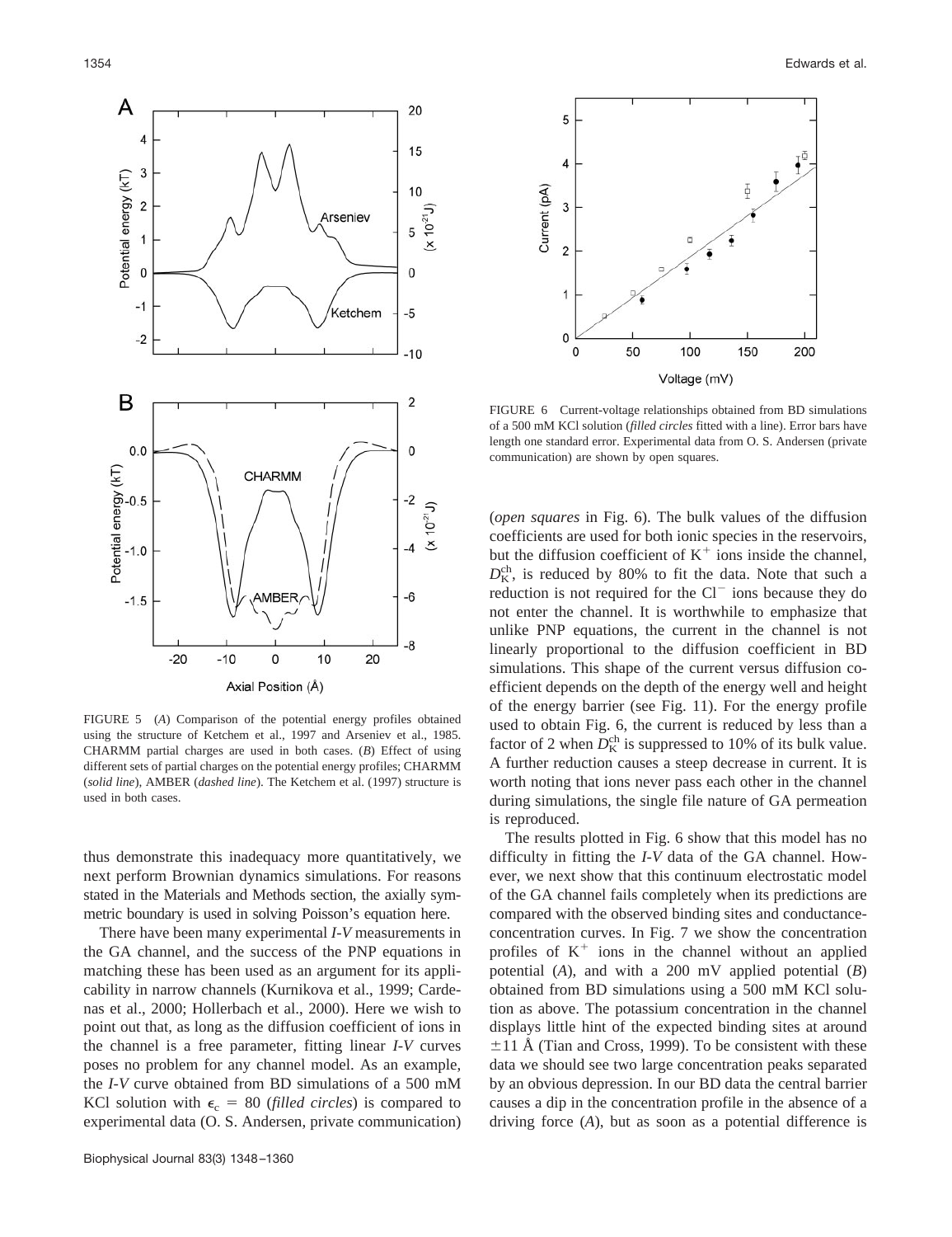

FIGURE 7 Concentration profiles for potassium ions in the GA channel with no applied potential (*A*) and 200 mV applied potential (*B*). In both cases, a 500 mM KCl solution is used in the reservoirs. The pore region is divided into 16 equal segments, and each reservoir into two segments. The reservoir concentrations are represented by shaded bars.

applied, this dip disappears (*B*), as ions can easily climb it. Thus, both the wells and the barrier in the potential energy profile are too weak to yield a concentration profile consistent with experiments. It is interesting to note that the channel is only occupied  $\sim$ 10% of the time, and almost never doubly occupied. The PNP calculations also predict featureless profiles similar to BD, except that cation concentration in the GA channel is enhanced by an order of magnitude compared to the bath solution, which is a direct consequence of the energy well created by neglecting ion self-energies as discussed earlier (Kurnikova et al., 1999; Cardenas et al., 2000).

In Fig. 8 we show the concentration profile for  $Ca^{2+}$  ions obtained under similar circumstances (500 mM  $CaCl<sub>2</sub>$  solution, 200 mV applied potential). As emphasized above, the large barrier (Fig. 4 *B*) prevents the entry of  $Ca^{2+}$  ions



FIGURE 8 Concentration profiles for calcium ions in the GA channel, obtained using a 500 mM CaCl<sub>2</sub> solution and 200 mV applied potential.

into the GA channel. Because the barrier gets higher with decreasing  $\epsilon_c$ , we will not see binding sites for any value of dielectric constant. The lack of binding sites for  $Ca^{2+}$  ions in GA thus provides the most direct evidence for the failure of continuum electrostatics.

A final piece of evidence demonstrating the failure of continuum electrostatics in the GA channel is its inability to describe the observed saturation of conductance with increasing concentration. This saturation is a direct result of rate-limiting barriers in the channel and will not occur unless the ion has to climb substantial energy barriers with heights  $>1.5$  kT to move out of the energy wells in the channel (Chung et al., 1998). In this respect, the barrier in the GA channel is too small to induce the saturation behavior (Fig. 2 *A*). A BD study of the current-concentration curve for symmetric KCl solution confirms this expectation, as shown in Fig. 9. The potassium current keeps increasing with concentration with no sign of saturation, in disagreement with the experimental data in which currents clearly saturate with a half-maximum value of  $K_s \approx 0.23$  M (O. S. Andersen, private communication).

Although this model accurately reproduces the observed *I*-*V* data, it fails to predict the observed binding sites or the saturation of current with increasing concentration. Given these results, one clearly has to look beyond the *I*-*V* curves to test the validity of a theoretical approach. On the basis of the complete evidence presented above, we have to conclude that this continuum electrostatics model fails in the GA channel.

# **Potential energy profiles for GA**

The failure of continuum electrostatics in the GA channel leaves MD as the only reliable method for the calculation of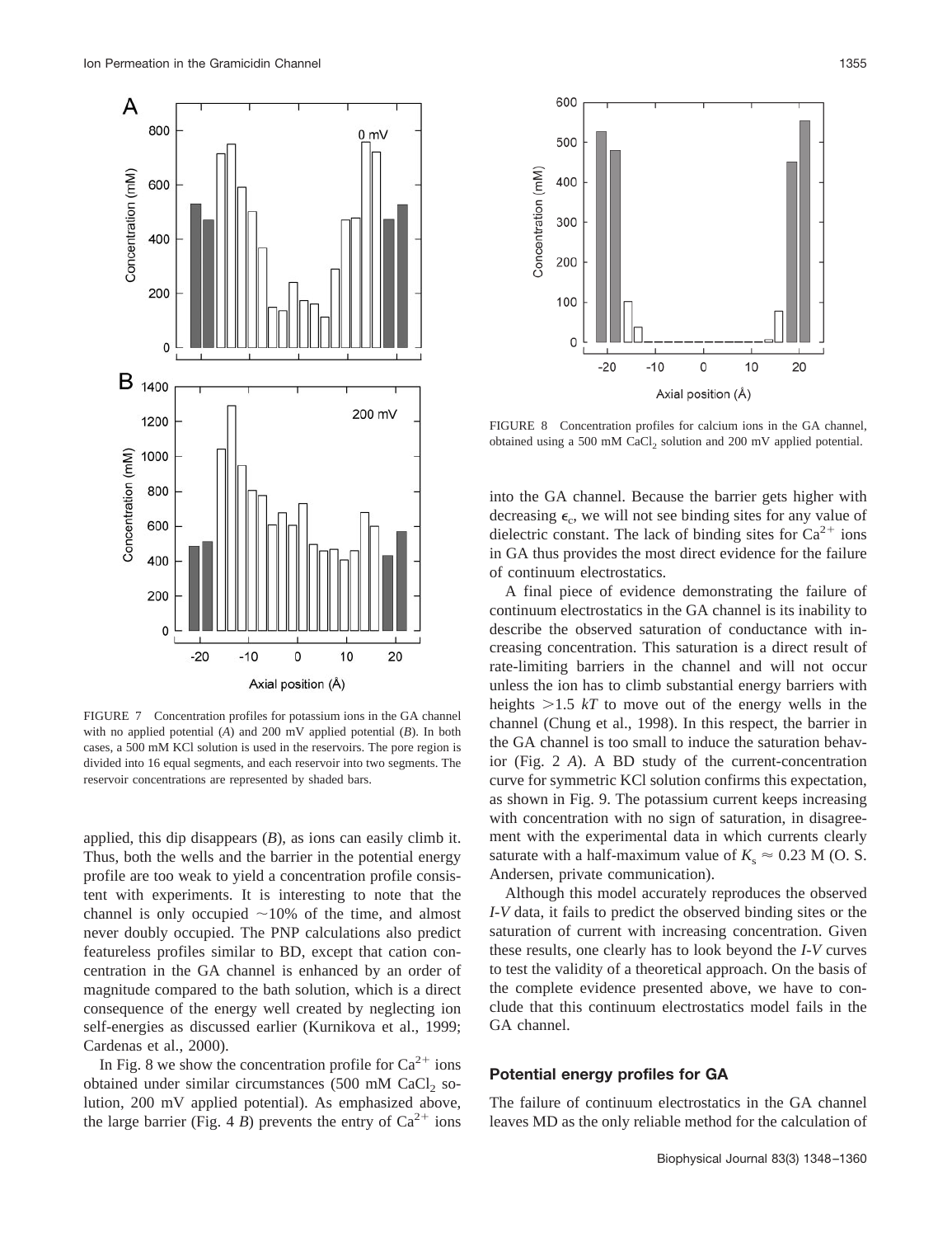

FIGURE 9 Conductance-concentration curve for potassium ions obtained with a 200 mV applied potential fitted by the solid line.

forces on ions in this channel. Unfortunately, as noted in the Introduction, none of the MD simulations of GA carried out so far has yielded free-energy profiles that can reproduce experimental currents. The force fields currently used in MD can be improved by including polarization effects, and hopefully, once this is done, MD calculations of potentials of mean force will give more satisfactory results. In the mean time, one can pursue the study of structure-function relationships in GA indirectly by "guessing" the potential profile that will reproduce the available data. Here we give an example of this inverse method by constructing a potential energy profile for potassium ions in the channel.

The fact that GA is a very narrow, single-ion channel (except at high concentrations) makes this task relatively easy. As a first approximation, we can find the profile along the channel axis and supplement it with a harmonic constraint in the radial direction, thus reducing the search to a one-dimensional problem. The shape of the axial profile is, of course, well known from both the experiments and MD simulations. As shown in Fig. 10, it has two binding sites at  $\sim \pm 11$  Å, and a central barrier between them. Here we ignore finer details such as small oscillations in the barrier that are not likely to significantly influence the overall conductance properties of GA. Note also that the exact location of the energy wells (for example, placing them at  $\pm$ 9 Å) does not have much bearing on the channel conductance found in BD. This is much more dependent on the depth of the wells,  $U_w$ , and the height of the central barrier,  $U<sub>b</sub>$ . These are two parameters that need to be determined from the BD simulations by fitting the calculated conductance under different applied potentials and concentrations to the available physiological data. In the profile illustrated in Fig. 10, these two parameters,  $U_w$  and  $U_b$ , are fixed at 8 *kT* and 5 *kT*.



FIGURE 10 Shape of the potential profile used in the inverse method. The two basic parameters are the depth of the wells  $U_w$  and the height of the barrier  $U<sub>b</sub>$  as indicated by the arrows. Note that the well depth refers to the zero potential in the reservoir but the barrier height is measured with respect to the well minimum. The curved parts are produced using a Fermi function of the form  $1/{1 + \exp[\pm (z - z_0)/d]}$ . The width of the well at half-maximum is  $\sim$  10 Å. The profile shown with  $U_w = 8$  kT and  $U_b = 5$ *kT* gives the best description of the physiological data on GA.

The diffusion coefficient of  $K^+$  ions in the GA channel is expected to be considerably suppressed in the GA channel (Roux and Karplus, 1991). However, the spread in the estimated values of  $D_K^{\text{ch}}$  is too large to be able to choose a particular value. Therefore, we consider  $D_K^{\text{ch}}$  as a third parameter to be determined from the BD simulations. The variation of current with  $D_K^{\text{ch}}$  is illustrated in Fig. 11 for the profile with  $U_w = 8$  kT and  $U_b = 5$  kT. The current increases linearly with  $D_K^{\text{ch}}$  at first, but deviates from it with increasing  $D_K^{\text{ch}}$ . This nonlinearity arises from the fact that ions do not diffuse in a flat energy landscape, but have to surmount energy barriers. The results in Fig. 11 demonstrate that the channel conductance can be easily fitted by adjusting the diffusion coefficient of  $K^+$  ions.

To see how the  $U_w$  and  $U_b$  values influence the channel conductance, we have carried out BD simulations using a wide range of values (Fig. 12). Here an applied potential of 200 mV is used with a 500 mM KCl solution, and  $D_K^{\text{ch}}$  is reduced to 0.1 times the bulk value. Each curve in the figure shows how the channel current decreases exponentially with the increasing barrier height  $U<sub>b</sub>$  for a fixed value of  $U<sub>w</sub>$ . Note that when  $U<sub>b</sub>$  is fixed, the current increases with  $U<sub>w</sub>$ because a deeper well is more successful in attracting the  $K<sup>+</sup>$  ions into the channel and thereby facilitating their conduction. The broken horizontal line across the figure indicates the experimentally measured current of 4 pA (O. S. Andersen, private communication). Thus, for a given well depth, one can find a matching barrier height that will reproduce the experimental conductance. The requirement that the wells provide binding sites excludes the very low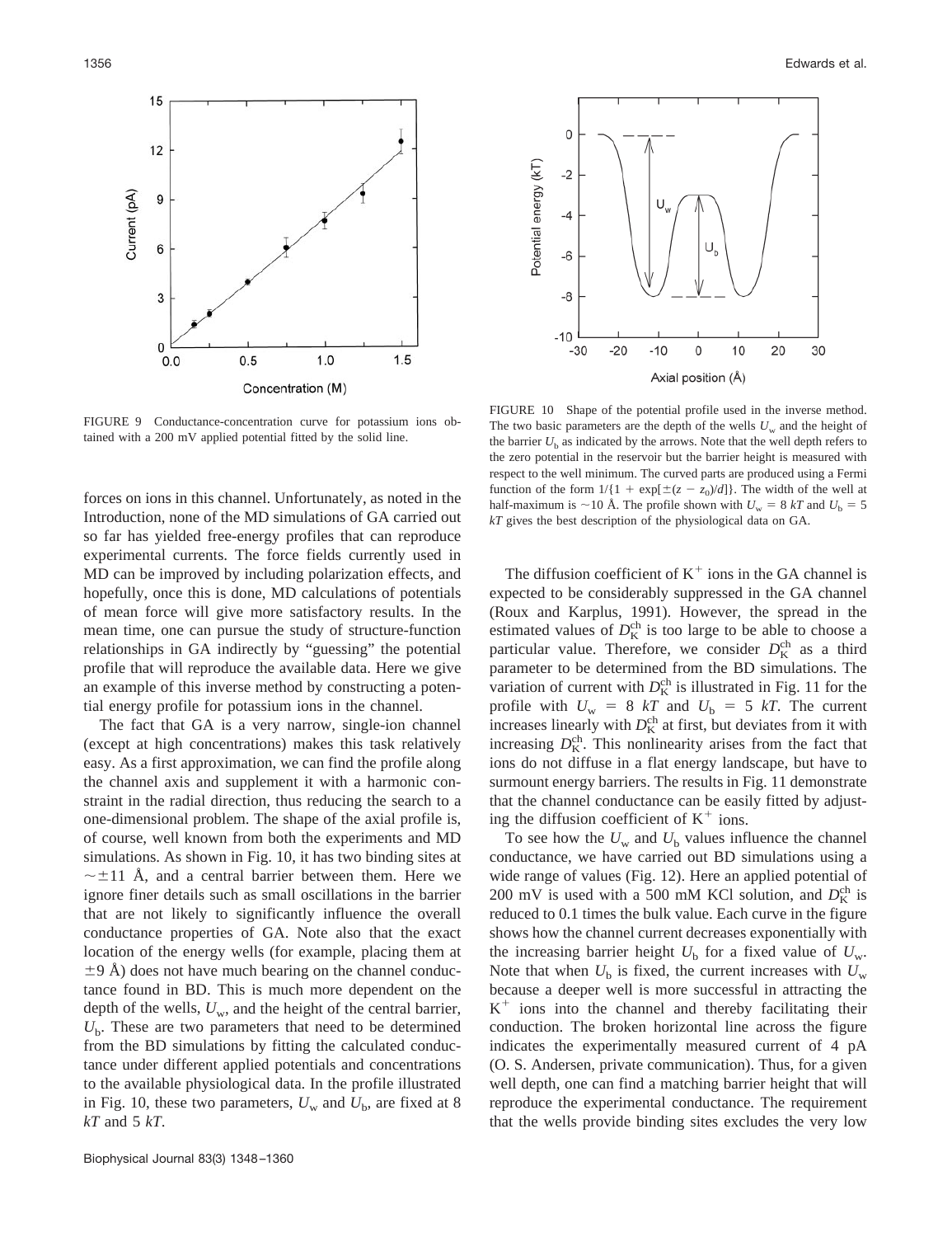

FIGURE 11 Variation of the channel currents with the diffusion coefficient of  $K^+$  in the channel. The depth of the well and height of the barrier used are, respectively, 8 *kT* and 5 *kT*. The results are obtained using an applied potential of 200 mV and an ionic concentration of 500 mM.

values for  $U_w$  (i.e.,  $U_w > 4kT$ ), but otherwise it does not help in constraining the potential parameters further. This exercise exposes the dangers of relying exclusively on fitting linear *I*-*V* curves in model studies. Not only one can fit the channel conductance for a given potential profile by adjusting the diffusion coefficient, but even when *D* is



FIGURE 12 Variation of the channel current with the barrier height *U*<sup>b</sup> for fixed values of  $U_w$  (indicated at the top of each curve). An applied potential of 200 mV and a 500 mM KCl solution are used in the BD simulations. The diffusion coefficient of potassium ions in the channel is suppressed to 0.1 times the bulk value. Each set of data is fitted by a exponential decay function (*solid* and *dashed lines*). The horizontal dashed line indicates the experimental current value from O. S. Andersen (private communication).



FIGURE 13 Saturation of current with concentration at two applied potentials, 100 mV (*bottom curve*) and 200 mV (*top*). The profile in Fig. 10 is used in BD simulations with  $U_w = 8 kT$ ,  $U_b = 5 kT$ , and  $D_K^{\text{ch}}$  reduced to 10% of the bulk value. The experimental data of O. S. Andersen (private communication) are superimposed on the figures (*open symbols*), and are fitted by dashed lines..

fixed, there are many sets of potential profiles that can fit the observed conductance. Thus conductance alone cannot provide an adequate test for a phenomenological permeation model.

We next consider the current-concentration curve and study its sensitivity to the potential parameters and diffusion coefficient. The saturation seen in experimental currentconcentration curves cannot be reproduced for all values of diffusion coefficient. For a given  $D_K^{\text{ch}}$  a potential profile cannot necessarily be found that can reproduce the observed saturation. A brief survey of possible diffusion values showed that saturation did not arise when  $D_K^{\text{ch}}$  was larger than 0.3 times the bulk value. This indicates that the diffusion coefficient is more than just a scaling factor, it plays a dynamical role in ion permeation, influencing the saturation properties of the channel.

A successful description of saturation, however, is possible when the potential parameters are chosen as  $U_w = 8$  $kT$ ,  $U<sub>b</sub> = 5 kT$ , and  $D<sub>K</sub><sup>ch</sup>$  is reduced to 0.1 times the bulk value. In the remaining figures, we study in greater detail the consequences of this chosen parameter set. In Fig. 13, the saturation curves obtained under two different applied potentials (100 and 200 mV) are compared to the experimental data of O. S. Andersen (private communication). The calculated curves follow the experimental result closely at both driving potentials. The simulation results are fitted with a Michaelis-Menten curve as indicated by the solid lines in the figure. The calculated half-saturation value of 250 mM is in good agreement with the experimental value of 230 mM at 200 mV. The corresponding values at 100 mV are 90 mM (calculated) and 105 mM (experimental). Fig. 14 shows an *I*-*V* curve obtained from simulation of a symmet-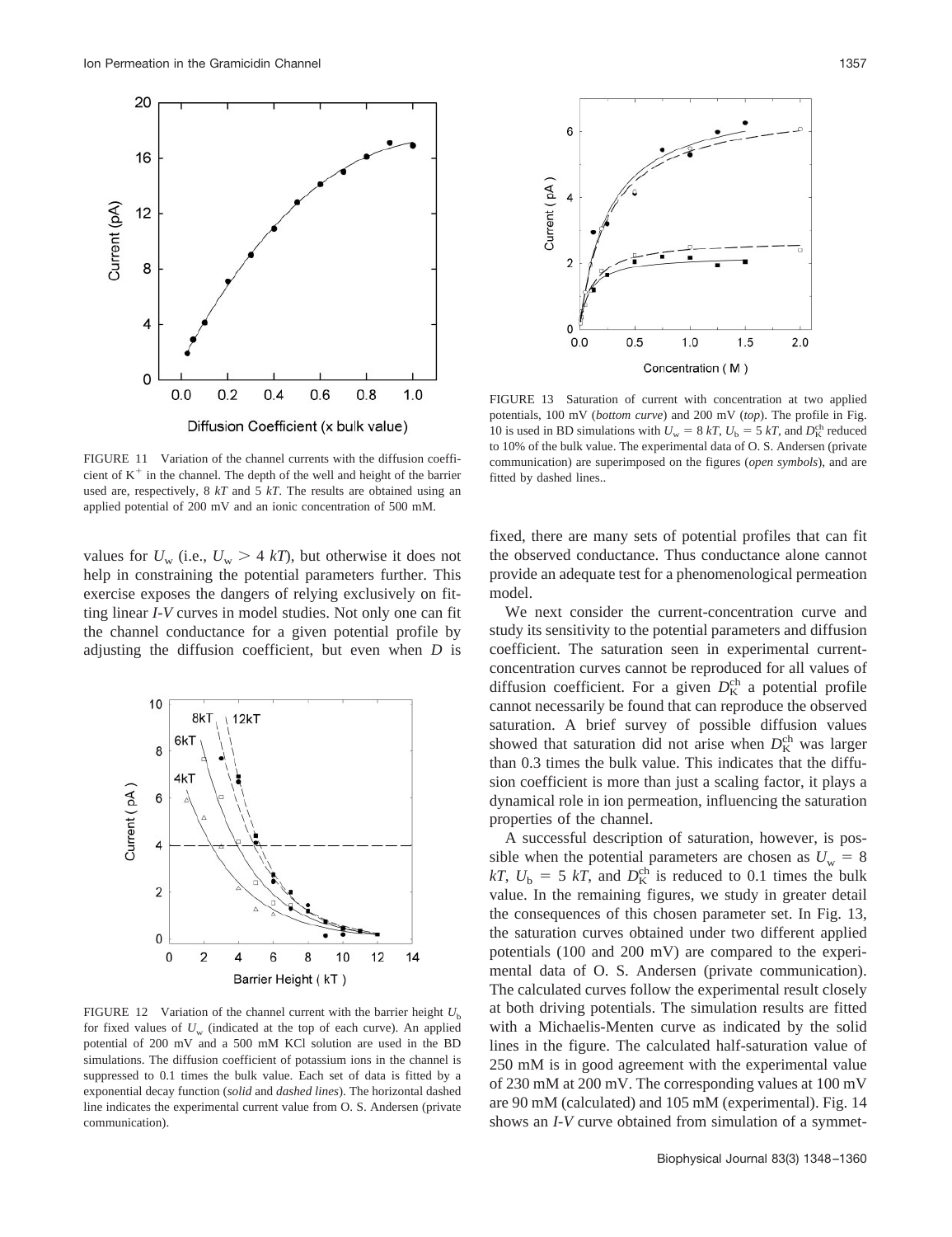

FIGURE 14 Current-voltage relationship obtained with BD simulations using the profile in Fig. 10. The results obtained by using 500 mM KCl solution (*black circles* fitted with a line) are compared with the experimental data of O. S. Andersen (private communication), shown by open circles.

ric 500 mM KCl solution. The results of our simulations (*filled circles*) are compared with the experimental measurements (*open circles*) obtained by O. S. Andersen (private communication). The agreement with the data is again very good.

Finally, in Fig. 15, we show the concentration profiles for  $K^+$  ions in the GA channel obtained from a symmetric 500 mM KCl solution. As expected, the ion concentration is very large at the binding sites and depressed in the middle, regardless of whether there is an applied potential of 200 mV. The magnitude of the concentration may appear too large at first sight. This is simply due to the small volume



FIGURE 15 Concentration profiles for potassium ions in the GA channel as in Fig. 7, but using the profile in Fig. 10, with no applied potential.

available at the binding sites. In fact, there are only  $\sim 0.75$ ions on average at each site in the case shown. This also indicates that the channel is often multiply occupied, unlike when the flatter profile found from continuum electrostatics is used, as the larger wells more easily attract ions into the channel and retain them at the binding sites. The number of ions in the channel increases with concentration, as at higher concentrations ions can find their way into the channel more quickly. For example, at 150 mM there are on average 0.8 ions in the channel, while at 1 M there are 1.75. An analysis of ion trajectories in the multiply occupied channel shows that the inter-ion separation remains roughly constant for any ion pair.

While it is impossible to prove the uniqueness of the parameter set we have obtained, our results nevertheless suggest that large variations from these values are unlikely to lead to a satisfactory description of the data. For example, Fig. 12 indicates that the potential parameters  $U_w = 12 kT$ ,  $U<sub>b</sub> = 5 kT$  may also work, although the larger wells will increase the probability of multiple occupancy. It is also of interest to compare our chosen profile with those of Chiu and Jakobsson (1989). They reproduce sodium conductance properties via electrodiffusion equations using a similar potential profile with the parameters  $U_w = 5.4 kT$ ,  $U_b = 4.2$  $kT$ , and a diffusion coefficient for Na<sup>+</sup> ions that is 0.07 times the bulk value. McGill and Schumaker (1996) also find that similar well depths and barrier heights are required to match experimental conductances using their diffusion theory. Thus, there is a reasonable congruence among all the sets of parameters.

The saturation property of the GA channel is seen to provide the most sensitive quantity for the purpose of determining the potential energy profile of ions. In most model studies of ion channels, conductance and *I*-*V* curves are studied in great detail while no attention is paid to the saturation curve. In fact, as illustrated here, reproducing the saturation curve provides a more stringent test for a permeation model and should be given more consideration in future studies.

# **CONCLUSIONS**

Our main result is that continuum electrostatics using a rigid protein structure cannot provide a consistent description of all the available data on the GA channel. Surprisingly, the use of a dielectric constant of 80 in the channel appears to give the best results in our continuum electrostatics, despite the fact that from microscopic considerations such a high value seems unreasonable in the narrow GA channel. Although slight changes in the protein structure may alter the energy profiles, the experimental data limit the amount of flexibility allowed, and it seems unlikely that all the problems encountered could be overcome using a different or flexible protein. Given the obvious problems in describing polarization around an ion and the effect of water dipoles,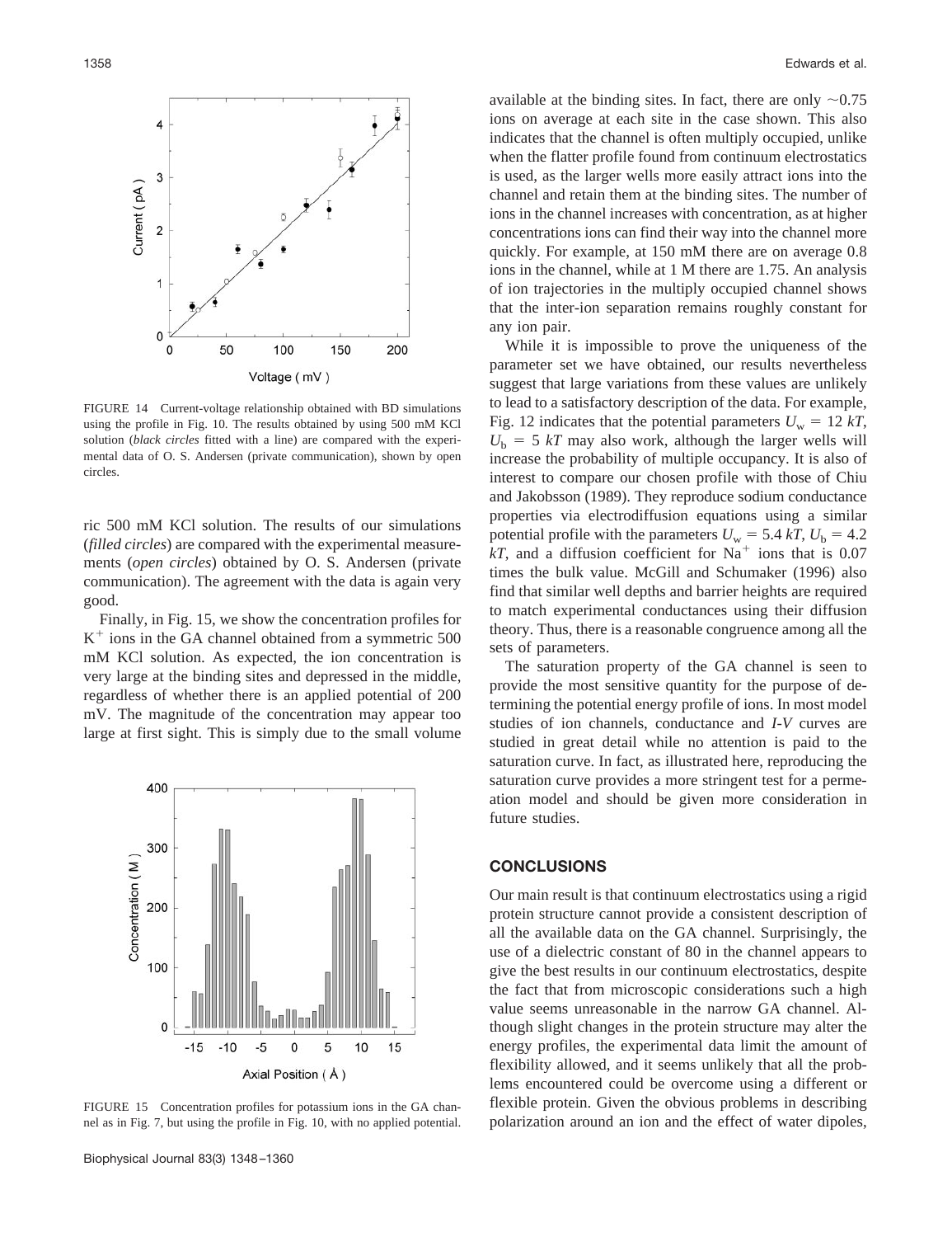we believe that continuum electrostatics should not be used to model GA. This applies to any model that relies on the solution of Poisson's equation using a dielectric continuum, such as the current BD simulations (in which the forces are calculated from Poisson's equation) and continuum theories such as Poisson-Boltzmann and Poisson-Nernst-Planck equations. This leaves MD as the only method for calculating the forces on ions in the GA channel. Unfortunately, the force fields currently used in MD studies are too crude for this purpose and require further refinement to be able to make contact with experimental data. We have used the inverse method to construct a potential energy profile for potassium ions that gives an adequate description of the available physiological data. It will be interesting to compare this profile with future profiles to be determined from MD with improved force fields. In the meantime, the inverse approach can be utilized to relate the structure-function data in the GA channel. Studies of asymmetric and bi-ionic solutions could provide further tests of our proposed potassium potential profile. Also, we expect that profiles for other monovalent ion species can be constructed to match their conductance values by making small changes to the potassium profile. Work in this direction is in progress.

An important question is whether the above results for the GA channel have any bearing on biological ion channels. Because GA was the only channel with a well-defined tertiary structure for a long time, it became a model case for all ion channels. The hope was that insights gathered from the study of the GA channel could be used in understanding the permeation properties of other channels. The determination of the KcsA structure (Doyle et al., 1998) and subsequent studies of the permeation mechanisms in potassium (Chung et al., 1999, 2002) and calcium channels (Corry et al., 2001) reveal that GA is not likely to fulfill this role. Both in terms of structure (single filing of water versus presence of water-filled cavities and vestibules) and ion dynamics (single-ion versus multi-ion permeation mechanism), GA is very different from these biological channels. It is the long single-file chain of water molecules that creates problems when using continuum electrostatics to model the GA channel, as the use of uniform dielectric constants cannot mimic their long-range polarization. In contrast, the continuum electrostatics-BD approach has been used successfully to reproduce a wide variety of experimental data when modeling biological ion channels, including the KcsA potassium channel (Chung et al., 1999, 2002). The reason for this is twofold: first, continuum electrostatics works reasonably well in the wider cavity and vestibule regions that form the major part of these channels; second, the selectivity filter regions where the single filing occurs are much shorter, involving only a few water molecules sandwiched between ions. That is, there are no long chains of water molecules as in the GA pore that appear to cause the problems seen here. Thus, we believe that GA is a very special channel that needs to be handled with extreme care. The rewards from its study are not to be found in getting direct insights about biological ion channels, but rather constructing reliable models of permeation in a difficult test case that can later be applied to other channels.

The calculations upon which this work is based were carried out using the Fujitsu VPP-300, the Linux  $\alpha$  cluster of the ANU Supercomputer Facility, and the Compaq AlphaServer SC of the Australian Partnership for Advanced Computing. Dr. Toby Allen provided valuable advice and assistance throughout the course of this study, for which we are grateful. We thank Prof. Olaf Andersen (Cornell Medical School, NY) for making his unpublished data available to us. His experimental measurements are reproduced in Figs. 6, 13, and 14 with his kind permission.

This work was supported by grants from the Australian Research Council and the National Health and Medical Research Council of Australia.

# **REFERENCES**

- Andersen, O. S., D. V. Greathouse, L. L. Providence, M. D. Becker, and R. E. Koeppe. 1998. Importance of tryptophan dipoles for protein function: 5-fluorination of tryptophans in gramicidin A channels. *J. Am. Chem. Soc.* 120:5142–5146.
- Andersen, O. S., and R. E. Koeppe. 1992. Molecular determinants of channel function. *Physiol. Rev.* 72:89–158.
- Anderson, D. G., R. B. Shirts, T. A. Cross, and D. D. Busath. 2001. Noncontact dipole effects on channel permeation. V. Computed potentials for fluorinated gramicidin. *Biophys. J.* 81:1255–1264.
- Arseniev, A. S., I. L. Barsukov, V. F. Bystrov, A. L. Lomize, and Y. A. Ovchinnikov. 1985. <sup>1</sup>H-NMR study of gramicidin A transmembrane ion channel: head-to-head right handed single stranded helices. *FEBS Lett.* 186:168–174.
- Borisenko, V., D. C. Burns, Z. Zhang, and G. A. Woolley. 2000. Optical switching of ion-dipole interactions in a gramicidin channel analogue. *J. Am. Chem. Soc.* 122:6364–6370.
- Busath, D. D. 1993. The use of physical methods in determining gramicidin structure and function. *Annu. Rev. Physiol.* 55:473–501.
- Busath, D. D., C. D. Thulin, R. W. Hendershot, L. R. Phillips, P. Maughan, C. D. Cole, N. C. Bingham, S. Morrison, L. C. Baird, R. J. Hendershot, M. Cotten, and T. A. Cross. 1998. Noncontact dipole effects on channel permeation. I. Experiments with (5F-indole)Trp<sup>13</sup> gramicidin A channels. *Biophys. J.* 75:2830–2844.
- Cardenas, A. E., R. D. Coalson, and M. G. Kurnikova. 2000. Threedimensional Poisson-Nernst-Planck theory studies: influence of membrane electrostatics on gramicidin A channel conductance. *Biophys. J.* 79:80–93.
- Chiu, S. W., and E. Jakobsson. 1989. Stochastic theory of singly occupied ion channels. II. Effects of access resistance and potential gradients extending into the bath. *Biophys. J.* 55:147–157.
- Chiu, S. W., S. Subramaniam, and E. Jakobsson. 1999. Simulation study of a gramicidin/lipid bilayer system in excess water and lipid. I. Structure of the molecular complex. *Biophys. J.* 76:1929–1950.
- Chung, S. H., T. W. Allen, M. Hoyles, and S. Kuyucak. 1999. Permeation of ions across the potassium channel: Brownian dynamics studies. *Biophys. J.* 77:2517–2533.
- Chung, S. H., T. W. Allen, and S. Kuyucak. 2002. Conducting-state properties of the KcsA potassium channel from molecular and Brownian dynamics simulations. *Biophys. J.* 82:628–645.
- Chung, S. H., M. Hoyles, T. W. Allen, and S. Kuyucak. 1998. Study of ionic currents across a model membrane channel using Brownian dynamics. *Biophys. J.* 75:793–809.
- Cooper, K. E., E. Jakobsson, and P. Wolynes. 1985. The theory of ion transport through membrane channels. *Prog. Biophys. Mol. Biol.* 46:51–96.
- Cornell, W. D., P. Cieplak, C. I. Bayly, I. R. Gould, K. M. Merz, D. M. Ferguson, D. C. Spellmeyer, T. Fox, J. W. Caldwell, and P. A. Kollman. 1995. A second generation force field for the simulation of proteins and nucleic acids. *J. Am. Chem. Soc.* 117:5179–5197.